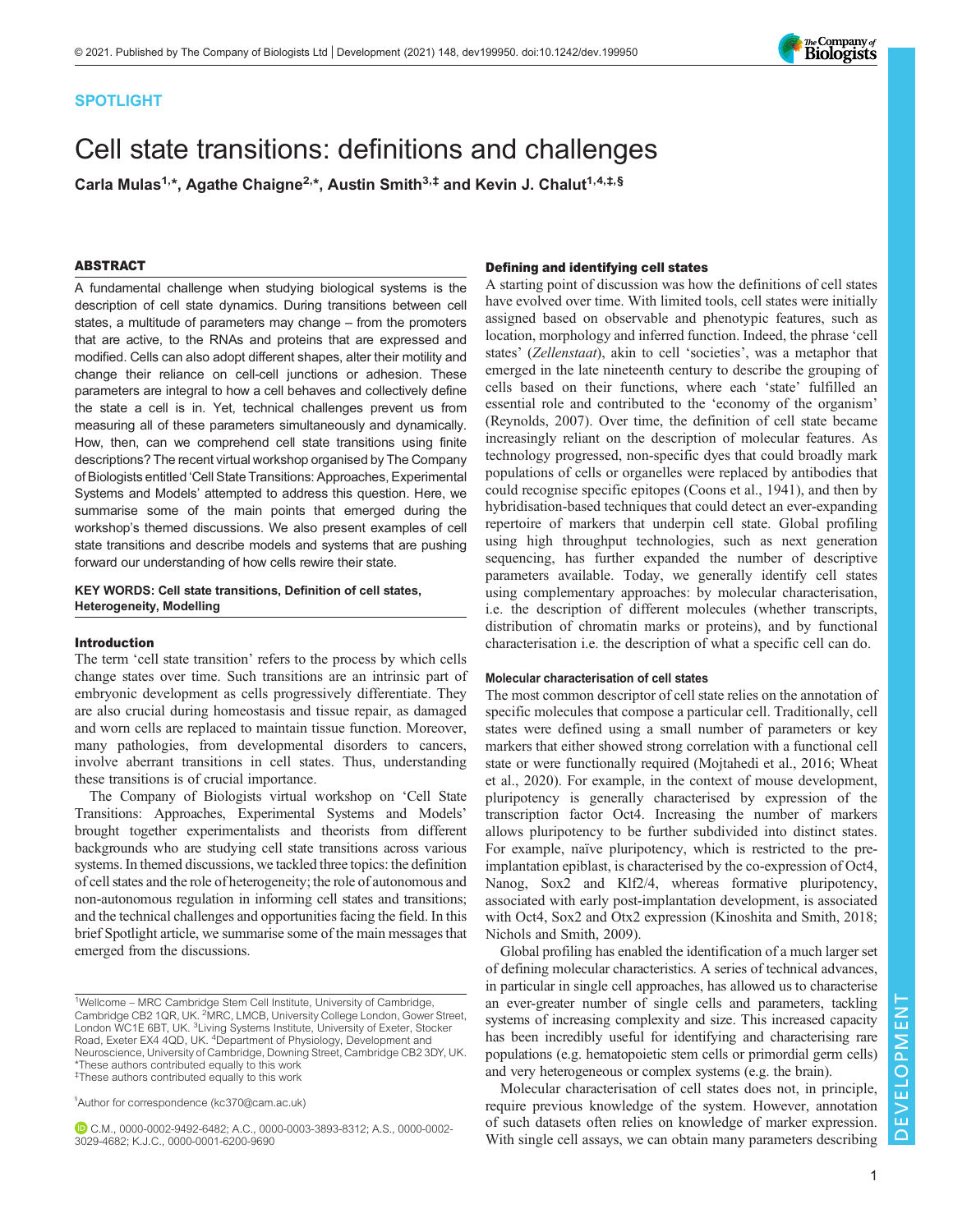very complex multicellular systems. However, there is a significant limitation: as we cannot characterise all types of molecules at the same time (e.g. genes, proteins, etc.), we are often forced to pick one type of measurement, most commonly gene expression. Therefore, we assume that cell states are accurately characterised or identified by that measurement. Although multi-omics approaches are now allowing us to analyse multiple features in parallel (e.g. gene expression and chromatin accessibility), they largely remain confined to exploring regulation at the DNA level. However, a cell state is more than the sum of its parts, meaning that multiple regulatory levels are often fundamental for determining and maintaining cells in a given state. Finally, in the context of molecular characterisation of cell states, it can be challenging to identify which molecules, amongst all those present, contribute to regulating that particular state.

# Functional characterisation of cell states

Functional assays are a powerful tool for identifying and defining cell states based on what cells can do. For example, the functional characterisation of cells as mature pancreatic β-cells requires cells to respond to high glucose concentrations by depolarising, increasing calcium influx and secreting physiological levels of insulin [\(Pagliuca et al., 2014\)](#page-5-0). Immature or wrongly-specified cells fail one or more of these functional tests. In the case of stem and progenitor cells, clonal lineage tracing in vivo is a powerful method to reveal both self-renewal and tissue contributions of single cells over time ([Blanpain and Simons, 2013\)](#page-4-0). For example, transplantation of single haematopoietic stem cells (HSCs) proved their ability to reconstitute all lineages long-term in mice ([Osawa et](#page-5-0) [al., 1996](#page-5-0)) and subsequent single cell transplants uncovered functional heterogeneity within the stem cell pool ([Dykstra et al.,](#page-4-0) [2007](#page-4-0)). Similarly, the ability of cells to integrate into a host preimplantation embryo and contribute to normal development in chimera assays is a defining functional property of mouse embryonic stem cells ([Bradley et al., 1984](#page-4-0); [Masaki et al., 2016\)](#page-4-0).

In vitro functional assays can also be very powerful. For example, cell culture assays have demonstrated the ability of single Lgr5+ cells to generate intestinal organoids ([Sato et al., 2009](#page-5-0)). Culture systems similarly validated a distinct functional cell state during early embryonic development in which cells transiently acquire the competence to form primordial germ cells ([Ohinata et al., 2009](#page-4-0); [Hayashi et al., 2011; Kinoshita and Smith, 2018](#page-4-0); [Mulas et al., 2017\)](#page-4-0).

Functional characterisation requires appreciation of the biology of the system and can be challenging at the single cell level. Moreover, in complex and dynamic contexts, it can be difficult to link the functional response to a molecular phenotype. Often, linking function to molecular profiling relies on dividing the cell pool into subpopulations based on a limited set of markers. However, as functional assays probe cell behaviour, we can identify cell states and transitions that might arise from a complex interaction of gene expression, chromatin and protein changes; these states and transitions might not be apparent when looking at each regulatory level in isolation. A further benefit of functional assays is that theyprovide powerful readouts for phenotypic screens and thus can be used to identify potential regulators of cell states and transitions.

#### Multiscale descriptions

Although molecular descriptions and functional assays are powerful tools to describe cell states, the workshop emphasised that the next technical challenge is to combine different techniques to attain a multiscale description of cell states. The development of multiomics approaches is now allowing us to characterise cells, cell states and transitions between cell states across multiple levels of regulation ([Lee et al., 2020](#page-4-0)). In parallel, spatial transcriptomic methods are becoming increasingly useful in characterising cellular gene expression in systems in which function correlates with spatial location [\(Waylen et al., 2020](#page-5-0)). However, integrating data across regulatory levels remains challenging. For example, it would be very beneficial to merge functional and molecular descriptions of cell state. However, most molecular/high throughput sequencing techniques destroy cells. Thus, it is generally not possible to simultaneously measure the transcriptional state of a cell as well as its functional potential. New approaches are emerging to meet this challenge, either by labelling cells with markers and reporters, or by sampling labelled populations over time and integrating clonal lineage tracing with single cell transcriptomics ([Wagner and Klein,](#page-5-0) [2020\)](#page-5-0). Moreover, live-cell RNA-sequencing represents a major technological advance that could allow for the combination of functional and molecular assays in single cells [\(Chen et al., 2021](#page-4-0) preprint).

#### Discrete versus continuous cell states

Defining the state of a cell based on its constituents is already a challenge in terminally differentiated tissues or tissues with limited turnover (e.g. the cerebral cortex). In such systems, cells typically maintain stable patterns of gene expression, chromatin modifications, etc., yet show staggering diversity. The challenge of defining cell states is further compounded in dynamic systems, such as during embryonic development or homeostatic tissue turnover. In such systems, it is not straightforward to determine, for example, when a cell becomes differentiated and is no longer a stem or progenitor cell. Moreover, thousands of genes and loci, and hundreds of proteins, can change over a short period of time. During the themed discussions, we debated whether cell states were discrete or continuous, and how much the categorisation of cells into states was dependent on the assay used.

Classical studies of embryonic development and haematopoiesis have supported the notion of discrete states, with cells passing through 'commitment points' – points in which cells have irreversibly committed to a fate and lose the ability to revert back and respond to signals in a different way (with the earliest evidence summarised in the 1980s; [Heasman et al., 1985](#page-4-0)). However, technical challenges (e.g. the viability of single transplanted cells) have hindered the mapping of functional transitions at the single cell level with high temporal resolution. As such, it is currently difficult to determine whether abrupt boundaries exist, or whether properties may change gradually with intermediate phenotypes.

Conversely, more recent analysis of transitions by single cell RNA-sequencing have suggested continuous transcriptional trajectories. These observations have led many scientists to rethink one of the oldest models of stem cell differentiation: the haematopoietic hierarchy [\(Laurenti and Göttgens, 2018\)](#page-4-0). The observations of continuous trajectories is not unexpected: even if cells abruptly switch states, mRNA and protein decay timescales are likely to result in intermediate expression values. Moreover, single cell RNA-sequencing is particularly sensitive to technical noise and batch effects. A major challenge is that computational methods, such as dimensionality reduction and pseudo-temporal ordering, while powerful visualisation tools, can also bias how we perceive the data.

Finally, intrinsic cell dynamics, such as cell cycle or circadian rhythms, and dynamic interactions between the cell and its environment, can further complicate the distinction between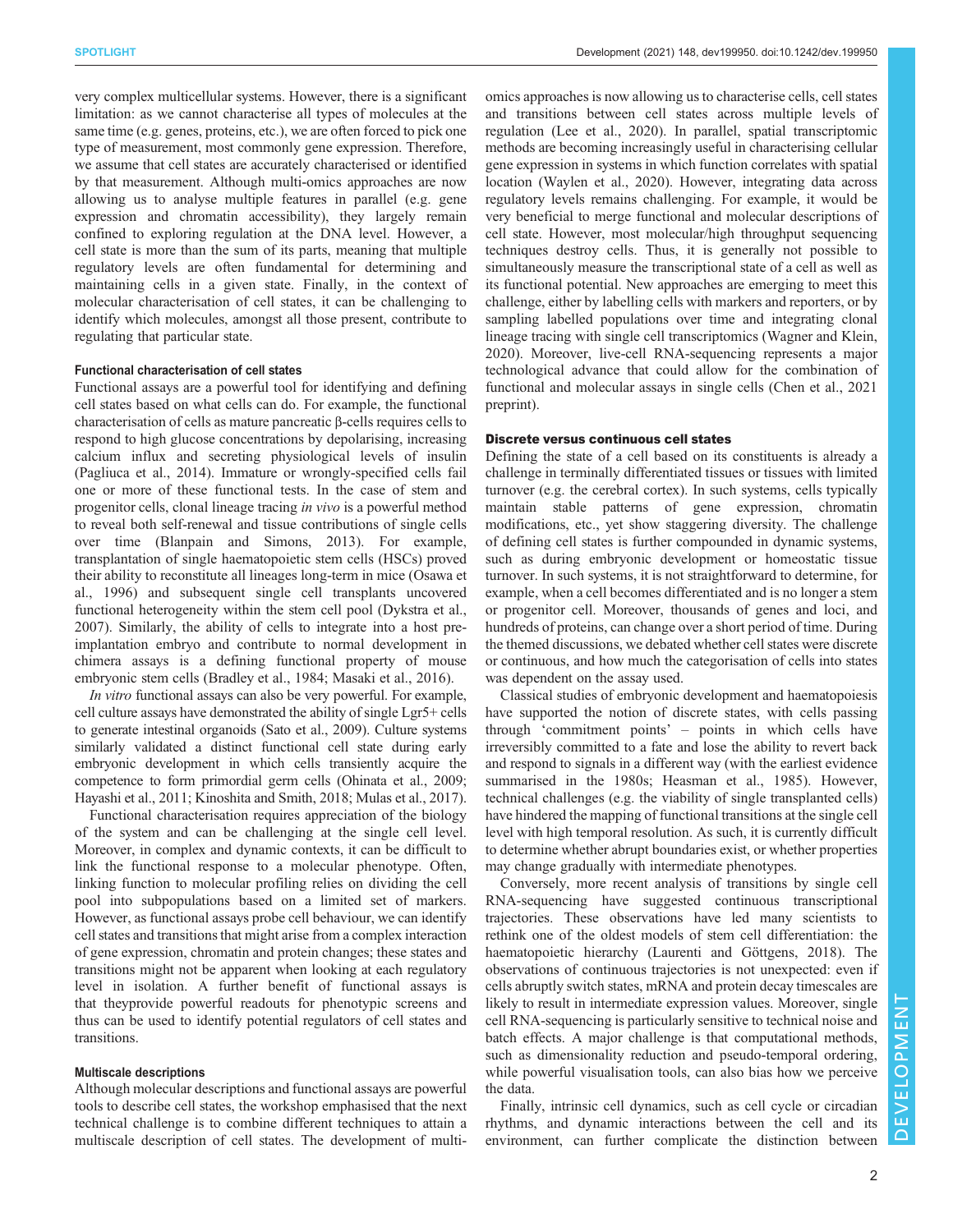discrete and continuous cell states. Reliable information on the dynamics of cell state transitions is fundamental for identifying the appropriate mathematical tools that can be applied to model transitions, and it also impacts how we interpret and understand the underlying molecular logic that controls cell states. In turn, appropriate mathematical and computational tools can lead to a better understanding of these dynamics. This is an exciting area in which experimental evidence combined with new analytical approaches might help resolve how molecular and functional dynamics overlap.

# Environmental context: are cell states autonomous or nonautonomous?

Whether the transitions in cell state are temporally continuous or discrete, they are also influenced by the context in which the cell is found. Indeed, the key parameters defining cell state can be cellautonomous, but they can also be extrinsic, modulated by the environment the cell is in. In a themed discussion, we debated the extent to which cell states are dependent on their niche.

In 1924, Spemann and Mangold performed a classic experiment that is now discussed in every developmental biology manual: they grafted a part of the dorsal blastopore of a Xenopus embryo, which they suspected induced the formation of the dorso-ventral axis, onto other part of the embryo, creating an ectopic dorso-ventral axis [\(Spemann and Mangold, 1924](#page-5-0)). These transplantation experiments highlighted a key observation about cell states: some cells can maintain their state and, in particular, their signalling potency, irrespective of their cellular context, i.e. their state is autonomous. On the contrary, other cells can become induced towards a different fate when put in contact with a different set of neighbours, showing non-autonomous control of their fate.

A key question that arose during the workshop related to the identification of autonomous or non-autonomous cell states. This is a complex question that might have as many answers as developmental contexts and cell types. A typical example of this complexity is found in developing vertebrate somites, in which the so-called segmentation clock produces waves of transcription [\(Hubaud et al., 2017](#page-4-0); [Oates, 2020](#page-4-0)). The waves travel from the developing tail towards the anterior part of the embryo and stop with the formation of each somite. Single cells from this tissue (the presomitic mesoderm) can oscillate autonomously but are poorly coordinated, and coordination is only achieved at the population level [\(Hubaud et al., 2017; Oates, 2020\)](#page-4-0). Several mechanisms have been proposed to allow coordination, including quorum sensing of signalling molecules, adhesion and mechanics-mediated signalling. Here, the cell state is both autonomous and non-autonomous, as it operates in each cell, but can only be maintained in a coordinated manner by cells in a population. Thus, to comprehend the cell state, it is important to consider the cell context, for example its neighbours and the mechanics of the surrounding environment. This calls for the development of in toto models that fully recapitulate the context the cell is in. In contrast, a complementary approach is to dissect the singular constituents of the 'niche' and then reconstitute the niche using a bottom-up approach.

#### Does the road cells take matter?

By using such bottom-up approaches, we have realised that different cell types occasionally converge towards the same state, despite the fact that they have different origins and might have taken different trajectories. In such cases, distinguishing between cell types and cell states is not always straightforward. For example, in the mouse embryo, definitive endoderm is specified when cells from the

epiblast intercalate with the underlying visceral endoderm (VE) during gastrulation. Despite epiblast and VE fates segregating early during mouse embryonic development, their transcriptional profiles converge to some extent as the definitive endoderm is specified [\(Nowotschin et al., 2019](#page-4-0); [Pijuan-Sala et al., 2019](#page-5-0)). Schwann cells present another curious example. These cells typically arise from the neural crest and are responsible for myelinating axons in the peripheral nervous system (PNS). However, it has been shown that Schwann cells can also originate from oligodendrocyte precursor cells (OPCs), which reside exclusively in the central nervous system (CNS) and are derived from the neuroepithelium during gastrulation. Despite their different origins, both CNS- and PNSresident Schwann cells share many defining characteristics ([Chen](#page-4-0) [et al., 2021](#page-4-0) preprint). The comparison between microglia (brainresident macrophages) and tissue-resident macrophages was also discussed. Despite sharing many molecular characteristics, it is still debated whether these two cells are the same cell type. They have different developmental origins; in the mouse microglia are specified from the embryonic yolk sac at ∼7.5 days postfertilisation, whereas macrophages arise from multipotent progenitors 3 days later. Moreover, transplanted bone marrowderived macrophages fail to completely converge to a microglia phenotype when they graft in the brain and instead retain many molecular characteristics of their cell of origin [\(Shemer et al., 2018\)](#page-5-0). It therefore appears that, in some cases, the road that cells took towards their current state can be important for defining that state and potential, highlighting the value of analytical approaches that integrate lineage tracing.

# Transitions between states

Reversible transitions, irreversible transitions and plasticity

Throughout the talks and discussions, the issue of 'spontaneous' cell state reversibility, as opposed to experimentally induced reprogramming, was also highlighted. Most biological transitions have an intrinsic directionality under homeostatic conditions. For example, a progenitor cell is more likely to give rise to a differentiated cell than a differentiated cell is to give rise to a progenitor or stem cell. Similarly, development progresses until cells become more specialised, and they generally do not spontaneously revert. Remarkable exceptions exist, however, as observed in Dictyostelium, in which dedifferentiation occurs rapidly in response to damage, following a trajectory that is remarkably similar to differentiation in reverse ([Nichols et al.,](#page-4-0) [2020\)](#page-4-0). In mammalian systems, the most common examples of dedifferentiation occur in response to damage and activation of a regeneration response, and can result in disease if unconstrained [\(Yao and Wang, 2020](#page-5-0)). Are such cells that revert states in response to specific stimuli (e.g. damage), without experimentally-induced genetic or epigenetic resetting, separate cell states or are they part of a single 'meta-state'? In the context of stem cells, Greulich and colleagues have argued for a hierarchy in which different molecularly-defined cells should all be considered stem cells if they are interconvertible and can adopt a state with the same lineage potential [\(Greulich et al., 2021](#page-4-0)). Clearly, how cell states are defined and modelled must account for instances of reversion.

## Coordination of transitions

Most often, cell state transitions occur in a multicellular context. Coordinated transitions ensure that the right number of cells are specified at the correct time and in the correct place. During the workshop, we also discussed the strategies typically employed to achieve such coordination both in time and space.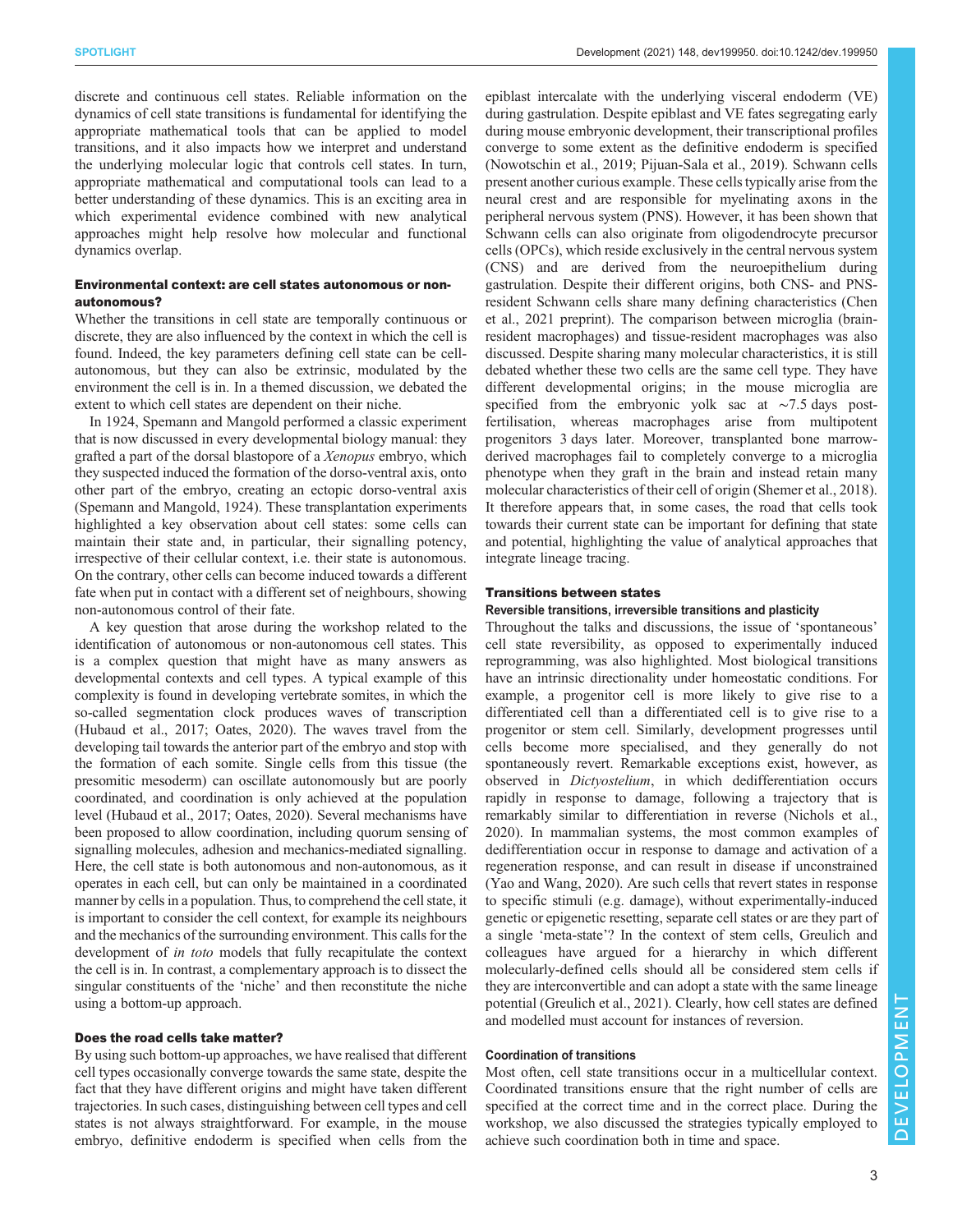# Clonal history

Coordination of cell state transitions can be achieved through cellintrinsic temporal patterns, such as the cell cycle. Across a number of systems, sister cells have been shown to be highly correlated, undergoing transitions and subsequently dividing at very similar times, as seen in the context of mouse embryonic stem cell differentiation [\(Chaigne et al., 2020;](#page-4-0) [Strawbridge et al., 2020](#page-5-0) preprint). As it has also been proposed that the G1 phase is permissive of cell fate transitions in early mammalian development [\(Chaigne et al., 2020](#page-4-0); [Gonzales et al., 2015](#page-4-0); [Pauklin and Vallier,](#page-5-0) [2013](#page-5-0); [Singh et al., 2015; Waisman et al., 2017; Wang et al., 2017\)](#page-5-0), coordinated cell cycles can potentially lead to coordinated signalling responses. To add a layer of complexity, key drivers of cell state transitions, such as the bHLH transcription factor Neurogenin 2, have been shown to regulate [\(Ali et al., 2011](#page-4-0)) and be regulated by [\(Lacomme et al., 2012](#page-4-0)) the cell cycle machinery during neurogenesis. Thus, clonal history and cell states are tightly intertwined.

## The role of the microenvironment in coordinating transitions

Tissue mechanics can also be an effective way to coordinate cell state transitions. For example, in several cell types, mechanical stretch can induce DNA methylation, which in turn influences cell state ([Maki et al., 2021](#page-4-0); [Nava et al., 2020\)](#page-4-0). Tissue stretch has also been shown to induce a coordinated switch between proliferation and differentiation between post-natal and adult homeostasis in the mouse oesophagus ([McGinn et al., 2021](#page-4-0)), and tissue mechanics have been shown to have an influence on the ability of CNS progenitor cells to proliferate and differentiate [\(Segel et al., 2019\)](#page-5-0). The mechanical properties of cells can regulate cell signalling, for example by influencing ERK signalling, and in turn modify cell states ([Boocock et al., 2021; De Belly et al., 2021](#page-4-0)). Similarly, we saw examples of how morphogenesis and patterning of villus and crypt regions in intestinal organoids are coordinated via osmotic changes ([Yang et al., 2021\)](#page-5-0). New tools are being developed to allow modulation of tissue mechanics using optogenetics, proving even greater experimental control ([Martínez-Ara et al., 2021](#page-4-0) preprint).

Beyond mechanical regulation, we also saw examples in which access to the niche or fate determinants can direct and coordinate cell fate decisions [\(Corominas-Murtra et al., 2020; Kitadate et al.,](#page-4-0) [2019](#page-4-0)). Similarly, we discussed cases in which the in vivo environment achieves a level of coordination that is not recapitulated in vitro. During mouse embryonic development, for example, neural markers appear simultaneously as a consequence of switching from E-Cadherin- to N-Cadherin-based cell-cell adhesions, but this process is heterogeneous in vitro ([Punovuori](#page-5-0) [et al., 2019\)](#page-5-0). Although it is possible to increase the synchrony of differentiating cells by directly modifying the activity of signalling pathways (for example by modulating negative feedback loops; [Nett](#page-4-0) [et al., 2018](#page-4-0)), it is not clear what factors determine the difference in synchronicity between the embryo and *in vitro* culture conditions.

# The role of heterogeneity/asynchrony

Although transitions have to be coordinated to ensure the right cells are generated at the right time and in the correct location, asynchrony, heterogeneity and noise might play a fundamental role in cell state changes. One of the key points debated in the themed discussion was the challenge of measuring true biological noise, and the need for better methods to distinguish between technical and biological sources of variability. We also saw how heterogeneity can be used by a group of cells to increase the

efficiency of information flow. For example, during the workshop we discussed how collective information processing in the context of calcium flux in cell monolayers is rendered more efficient by heterogeneity in the ability of cells to sense and receive signals [\(Zamir et al., 2020](#page-5-0) preprint).

#### From data to models

Mathematical models allow us to obtain insights and make predictions about the inner workings of a system that might not be intuitive. As many parameters key to cell state transitions, such as heterogeneity, noise and information processing, are fundamentally mathematical concepts, it is unsurprising that mathematical models are being used increasingly to study transitions between states and are becoming integral to understanding basic biology.

Throughout the workshop, it was clear that the definitions of cell states that are employed determine the way we approach and model transitions. Defining cell states transcriptionally leads to largely descriptive analyses of cell state transitions. These analyses often leverage dimensionality reduction techniques to identify trajectories or paths that cells follow, for example during embryonic development or when stem cells become reactivated after injury. These methods also rely on the assumption that transcriptionally similar cells are likely to represent sampled timepoints within a trajectory ([Saelens et al., 2019\)](#page-5-0). Combining lineage tracing with sequencing shows that computationally inferred trajectories can accurately identify the paths cells follow. However, branching or commitment points (i.e. when cells choose/change fate) cannot be accurately inferred from transcriptional data alone [\(Weinreb et al.,](#page-5-0) [2020\)](#page-5-0).

Other definitions of cell states and transitions rely on stronger assumptions. We saw how cell states could be modelled as 'attractors', or valleys, that become destabilised as gene regulatory networks change or as noise increases, allowing cells to hop over 'hills' to the next valley, parameterising a model first proposed by Weddington [\(Camacho-Aguilar et al., 2021\)](#page-4-0). Such an approach, which combines marker-based identification of cell states and experimental perturbations, has been used to construct a 'landscape' of cell fate decisions during pluripotent stem cell differentiation with high predictive power ([Sáez et al., 2021\)](#page-5-0).

Conversely, defining cell states as discrete entities leads to stepwise transitions through more or less defined macro- and microstates [\(Stumpf et al., 2017\)](#page-5-0). The power of discrete definitions of cell states, combined with accurate measurements of population dynamics, can be used to identify a stochastic tissue renewal program based on competition for fate determinants, such as niche access ([Krieger and Simons, 2015\)](#page-4-0) or growth factors ([Kitadate et al.,](#page-4-0) [2019\)](#page-4-0). The workshop also clearly highlighted how gene-based models can be powerful tools for explaining fate transitions, and the importance of accounting for dynamics and changes in dynamics to address changes in cell states [\(Negrete et al., 2021\)](#page-4-0).

As each model has important implications for the underlying biology, it is necessary to test the extent to which the underlying assumptions are valid. For example, describing a biological process as a phase transition implies cells must go through a critical point, characterised by the appearance of power-law patterns (i.e. when one variable changes as a power of another, independent of the initial conditions) and sharp increases in variance/disorder, as shown recently in tissue remodelling [\(Petridou et al., 2021\)](#page-5-0). Similarly, describing a transition as a Markov-chain process ([Wheat](#page-5-0) [et al., 2020](#page-5-0)) implies the future state (e.g. of a differentiated cell) depends exclusively on the previous state (e.g. of the progenitor), without any previous memory of the states that preceded it.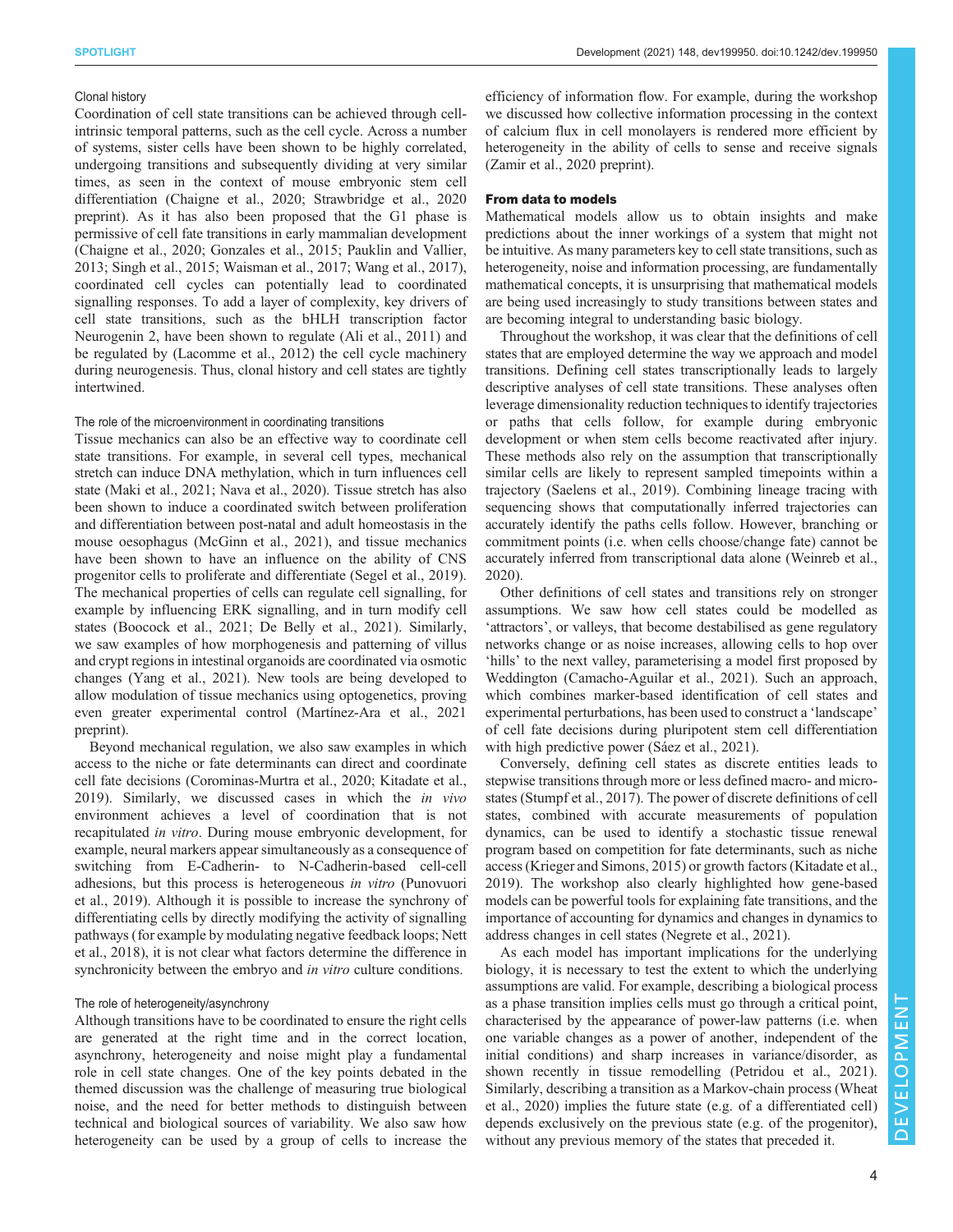<span id="page-4-0"></span>Finally, the type of data used to describe the system ultimately constrains the models we can use. For example, a Markov process assumes we know and can measure all the variables that influence cell states and transitions. However, this is generally not possible. Moreover, even if the key parameters are known, most biological data is sparse and subject to sampling. Such datasets instead call for computational methods built upon on non-Markovian dynamics [\(Wang and Klein, 2021](#page-5-0) preprint). The challenge is for theorists and experimentalists to work together to go beyond determining whether the data fit a model, and to test experimentally the assumptions behind and predictions from the models.

#### **Perspectives**

Much of the discussion around the concept of cell state was essentially philosophical. How do you define cell state? There are probably as many definitions as there are biological, biochemical and biophysical parameters that can be used to describe a cell. Furthermore, the parameters used to describe cell state are not necessarily those that are important, or sufficient, to control it. However, fully understanding transitions between states calls for dynamic, multiscale measurements combined with formal mathematical and computational modelling. Ultimately, this virtual workshop served to demonstrate the necessity and incredible power of bridging scales and disciplines to tackle the fundamental issue of how cells establish and rewire their states.

#### Acknowledgements

We thank everyone that participated in the discussions and The Company of Biologists for making this workshop possible.

#### References

- [Ali, F., Hindley, C., McDowell, G., Deibler, R., Jones, A., Kirschner, M.,](https://doi.org/10.1242/dev.067900) Guillemot, F. and Philpott, A. [\(2011\). Cell cycle-regulated multi-site](https://doi.org/10.1242/dev.067900) [phosphorylation of Neurogenin 2 coordinates cell cycling with differentiation](https://doi.org/10.1242/dev.067900) during neurogenesis. Development 138[, 4267-4277. doi:10.1242/dev.067900](https://doi.org/10.1242/dev.067900)
- Blanpain, C. and Simons, B. D. [\(2013\). Unravelling stem cell dynamics by lineage](https://doi.org/10.1038/nrm3625) tracing. Nat. Rev. Mol. Cell Biol. 14[, 489-502. doi:10.1038/nrm3625](https://doi.org/10.1038/nrm3625)
- [Boocock, D., Hino, N., Ruzickova, N., Hirashima, T. and Hannezo, E.](https://doi.org/10.1038/s41567-020-01037-7) (2021). [Theory of mechanochemical patterning and optimal migration in cell monolayers.](https://doi.org/10.1038/s41567-020-01037-7) Nat. Phys. 17[, 267-274. doi:10.1038/s41567-020-01037-7](https://doi.org/10.1038/s41567-020-01037-7)
- [Bradley, A., Evans, M., Kaufman, M. H. and Robertson, E.](https://doi.org/10.1038/309255a0) (1984). Formation of [germ-line chimaeras from embryo-derived teratocarcinoma cell lines.](https://doi.org/10.1038/309255a0) Nature 309, [255-256. doi:10.1038/309255a0](https://doi.org/10.1038/309255a0)
- [Camacho-Aguilar, E., Warmflash, A. and Rand, D. A.](https://doi.org/10.1371/journal.pcbi.1009034) (2021). Quantifying cell transitions in C. elegans [with data-fitted landscape models.](https://doi.org/10.1371/journal.pcbi.1009034) PLoS Comput. Biol. 17[, e1009034. doi:10.1371/journal.pcbi.1009034](https://doi.org/10.1371/journal.pcbi.1009034)
- [Chaigne, A., Labouesse, C., White, I. J., Agnew, M., Hannezo, E., Chalut, K. J.](https://doi.org/10.1016/j.devcel.2020.09.001) and Paluch, E. K. [\(2020\). Abscission couples cell division to embryonic stem cell](https://doi.org/10.1016/j.devcel.2020.09.001) fate. Dev. Cell 55[, 195-208.e5. doi:10.1016/j.devcel.2020.09.001](https://doi.org/10.1016/j.devcel.2020.09.001)
- [Chen, W., Guillaume-Gentil, O., Dainese, R., Rainer, P. Y., Zachara, M.,](https://doi.org/10.1101/2021.03.24.436752) Gä[belein, C. G., Vorholt, J. A. and Deplancke, B.](https://doi.org/10.1101/2021.03.24.436752) (2021). Genome-wide [molecular recording using Live-seq.](https://doi.org/10.1101/2021.03.24.436752) bioRxiv 2021.03.24.436752. doi:10.1101/ [2021.03.24.436752](https://doi.org/10.1101/2021.03.24.436752)
- [Coons, A. H., Creech, H. J. and Jones, R. N.](https://doi.org/10.3181/00379727-47-13084P) (1941). Immunological properties of [an antibody containing a fluorescent group.](https://doi.org/10.3181/00379727-47-13084P) Exp. Biol. Med. 47, 200-202. doi:10. [3181/00379727-47-13084P](https://doi.org/10.3181/00379727-47-13084P)
- [Corominas-Murtra, B., Scheele, C. L. G. J., Kishi, K., Ellenbroek, S. I. J.,](https://doi.org/10.1073/pnas.1921205117) [Simons, B. D., van Rheenen, J. and Hannezo, E.](https://doi.org/10.1073/pnas.1921205117) (2020). Stem cell lineage [survival as a noisy competition for niche access.](https://doi.org/10.1073/pnas.1921205117) Proc. Natl. Acad. Sci. USA 117, [16969-16975. doi:10.1073/pnas.1921205117](https://doi.org/10.1073/pnas.1921205117)
- [De Belly, H., Stubb, A., Yanagida, A., Labouesse, C., Jones, P. H., Paluch, E. K.](https://doi.org/10.1016/j.stem.2020.10.018) and Chalut, K. J. [\(2021\). Membrane tension gates ERK-mediated regulation of](https://doi.org/10.1016/j.stem.2020.10.018) pluripotent cell fate. Cell Stem Cell 28[, 273-284.e6. doi:10.1016/j.stem.2020.10.](https://doi.org/10.1016/j.stem.2020.10.018) [018](https://doi.org/10.1016/j.stem.2020.10.018)
- [Dykstra, B., Kent, D., Bowie, M., McCaffrey, L., Hamilton, M., Lyons, K., Lee,](https://doi.org/10.1016/j.stem.2007.05.015) S.-J., Brinkman, R. and Eaves, C. [\(2007\). Long-term propagation of distinct](https://doi.org/10.1016/j.stem.2007.05.015) [hematopoietic differentiation programs in vivo.](https://doi.org/10.1016/j.stem.2007.05.015) Cell Stem Cell 1, 218-229. doi:10. [1016/j.stem.2007.05.015](https://doi.org/10.1016/j.stem.2007.05.015)
- [Gonzales, K. A. U., Liang, H., Lim, Y.-S., Chan, Y.-S., Yeo, J.-C., Tan, C.-P., Gao,](https://doi.org/10.1016/j.cell.2015.07.001) [B., Le, B., Tan, Z.-Y., Low, K.-Y. et al.](https://doi.org/10.1016/j.cell.2015.07.001) (2015). Deterministic restriction on [pluripotent state dissolution by cell-cycle pathways.](https://doi.org/10.1016/j.cell.2015.07.001) Cell 162, 564-579. doi:10. [1016/j.cell.2015.07.001](https://doi.org/10.1016/j.cell.2015.07.001)
- Greulich, P., MacArthur, B. D., Parigini, C. and Sánchez-García, R. J. (2021). [Universal principles of lineage architecture and stem cell identity in renewing](https://doi.org/10.1242/dev.194399) tissues. Development 148[, dev194399. doi:10.1242/dev.194399](https://doi.org/10.1242/dev.194399)
- [Hayashi, K., Ohta, H., Kurimoto, K., Aramaki, S. and Saitou, M.](https://doi.org/10.1016/j.cell.2011.06.052) (2011). [Reconstitution of the mouse germ cell specification pathway in culture by](https://doi.org/10.1016/j.cell.2011.06.052) pluripotent stem cells. Cell 146[, 519-532. doi:10.1016/j.cell.2011.06.052](https://doi.org/10.1016/j.cell.2011.06.052)
- [Heasman, J., Snape, A., Smith, J. and Wylie, C. C.](https://doi.org/10.1242/dev.89.Supplement.297) (1985). Single cell analysis of [commitment in early embryogenesis.](https://doi.org/10.1242/dev.89.Supplement.297) J. Embryol. Exp. Morphol. 89, 297-316. [doi:10.1242/dev.89.Supplement.297](https://doi.org/10.1242/dev.89.Supplement.297)
- Hubaud, A., Regev, I., Mahadevan, L. and Pourquié, O. (2017). Excitable [dynamics and yap-dependent mechanical cues drive the segmentation clock.](https://doi.org/10.1016/j.cell.2017.08.043) Cell 171[, 668-682.e11. doi:10.1016/j.cell.2017.08.043](https://doi.org/10.1016/j.cell.2017.08.043)
- Kinoshita, M. and Smith, A. [\(2018\). Pluripotency deconstructed.](https://doi.org/10.1111/dgd.12419) Dev. Growth Differ. 60[, 44-52. doi:10.1111/dgd.12419](https://doi.org/10.1111/dgd.12419)
- Kitadate, Y., Jö[rg, D. J., Tokue, M., Maruyama, A., Ichikawa, R., Tsuchiya, S.,](https://doi.org/10.1016/j.stem.2018.11.013) [Segi-Nishida, E., Nakagawa, T., Uchida, A., Kimura-Yoshida, C. et al.](https://doi.org/10.1016/j.stem.2018.11.013) (2019). [Competition for mitogens regulates spermatogenic stem cell homeostasis in an](https://doi.org/10.1016/j.stem.2018.11.013) open niche. Cell Stem Cell 24[, 79-92.e6. doi:10.1016/j.stem.2018.11.013](https://doi.org/10.1016/j.stem.2018.11.013)
- Krieger, T. and Simons, B. D. [\(2015\). Dynamic stem cell heterogeneity.](https://doi.org/10.1242/dev.101063) Development 142[, 1396-1406. doi:10.1242/dev.101063](https://doi.org/10.1242/dev.101063)
- [Lacomme, M., Liaubet, L., Pituello, F. and Bel-Vialar, S.](https://doi.org/10.1128/MCB.06745-11) (2012). NEUROG2 [drives cell cycle exit of neuronal precursors by specifically repressing a subset of](https://doi.org/10.1128/MCB.06745-11) [cyclins acting at the G1 and S phases of the cell cycle.](https://doi.org/10.1128/MCB.06745-11) Mol. Cell Biol. 32, [2596-2607. doi:10.1128/MCB.06745-11](https://doi.org/10.1128/MCB.06745-11)
- Laurenti, E. and Göttgens, B. [\(2018\). From haematopoietic stem cells to complex](https://doi.org/10.1038/nature25022) differentiation landscapes. Nature 553[, 418-426. doi:10.1038/nature25022](https://doi.org/10.1038/nature25022)
- Lee, J., Hyeon, D. Y. and Hwang, D. [\(2020\). Single-cell multiomics: technologies](https://doi.org/10.1038/s12276-020-0420-2) and data analysis methods. Exp. Mol. Med. 52[, 1428-1442. doi:10.1038/s12276-](https://doi.org/10.1038/s12276-020-0420-2) [020-0420-2](https://doi.org/10.1038/s12276-020-0420-2)
- [Maki, K., Nava, M. M., Villeneuve, C., Chang, M., Furukawa, K. S., Ushida, T. and](https://doi.org/10.1242/jcs.247643) Wickström, S. A. [\(2021\). Hydrostatic pressure prevents chondrocyte](https://doi.org/10.1242/jcs.247643) [differentiation through heterochromatin remodeling.](https://doi.org/10.1242/jcs.247643) J. Cell Sci. 134, jcs247643. [doi:10.1242/jcs.247643](https://doi.org/10.1242/jcs.247643)
- Martí[nez-Ara, G., Taberner, N., Takayama, M., Sandaltzopoulou, E., Villava,](https://doi.org/10.1101/2021.04.20.440475) [C. E., Takata, N., Eiraku, M. and Ebisuya, M.](https://doi.org/10.1101/2021.04.20.440475) (2021). Optogenetic control of [apical constriction induces synthetic morphogenesis in mammalian tissues.](https://doi.org/10.1101/2021.04.20.440475) bioRxiv[. doi:10.1101/2021.04.20.440475](https://doi.org/10.1101/2021.04.20.440475)
- [Masaki, H., Kato-Itoh, M., Takahashi, Y., Umino, A., Sato, H., Ito, K., Yanagida,](https://doi.org/10.1016/j.stem.2016.10.013) [A., Nishimura, T., Yamaguchi, T., Hirabayashi, M. et al.](https://doi.org/10.1016/j.stem.2016.10.013) (2016). Inhibition of [apoptosis overcomes stage-related compatibility barriers to chimera formation in](https://doi.org/10.1016/j.stem.2016.10.013) mouse embryos. Cell Stem Cell 19[, 587-592. doi:10.1016/j.stem.2016.10.013](https://doi.org/10.1016/j.stem.2016.10.013)
- [McGinn, J., Hallou, A., Han, S., Krizic, K., Ulyanchenko, S., Iglesias-Bartolome,](https://doi.org/10.1038/s41556-021-00679-w) [R., England, F. J., Verstreken, C., Chalut, K. J., Jensen, K. B. et al.](https://doi.org/10.1038/s41556-021-00679-w) (2021). A [biomechanical switch regulates the transition towards homeostasis in](https://doi.org/10.1038/s41556-021-00679-w) oesophageal epithelium. Nat. Cell Biol. 23[, 511-525. doi:10.1038/s41556-021-](https://doi.org/10.1038/s41556-021-00679-w) [00679-w](https://doi.org/10.1038/s41556-021-00679-w)
- Mojtahedi, M., Skupin, A., Zhou, J., Castaño, I. G., Leong-Quong, R. Y. Y., [Chang, H., Trachana, K., Giuliani, A. and Huang, S.](https://doi.org/10.1371/journal.pbio.2000640) (2016). Cell fate decision as [high-dimensional critical state transition.](https://doi.org/10.1371/journal.pbio.2000640) PLoS Biol. 14, e2000640. doi:10.1371/ [journal.pbio.2000640](https://doi.org/10.1371/journal.pbio.2000640)
- Mulas, C., Kalkan, T. and Smith, A. [\(2017\). NODAL secures pluripotency upon](https://doi.org/10.1016/j.stemcr.2017.05.033) [embryonic stem cell progression from the ground state.](https://doi.org/10.1016/j.stemcr.2017.05.033) Stem Cell Rep. 9, 77-91. [doi:10.1016/j.stemcr.2017.05.033](https://doi.org/10.1016/j.stemcr.2017.05.033)
- [Nava, M. M., Miroshnikova, Y. A., Biggs, L. C., Whitefield, D. B., Metge, F.,](https://doi.org/10.1016/j.cell.2020.03.052) [Boucas, J., Vihinen, H., Jokitalo, E., Li, X., Garc](https://doi.org/10.1016/j.cell.2020.03.052)ía Arcos, J. M. et al. (2020). [Heterochromatin-driven nuclear softening protects the genome against](https://doi.org/10.1016/j.cell.2020.03.052) [mechanical stress-induced damage.](https://doi.org/10.1016/j.cell.2020.03.052) Cell 181, 800-817.e22. doi:10.1016/j.cell. [2020.03.052](https://doi.org/10.1016/j.cell.2020.03.052)
- [Negrete, J., Lengyel, I. M., Rohde, L., Desai, R. A., Oates, A. C. and Ju](https://doi.org/10.1088/1367-2630/abd80b)̈licher, F. [\(2021\). Theory of time delayed genetic oscillations with external noisy regulation.](https://doi.org/10.1088/1367-2630/abd80b) New J. Phys. 23[, 033030. doi:10.1088/1367-2630/abd80b](https://doi.org/10.1088/1367-2630/abd80b)
- [Nett, I. R. E., Mulas, C., Gatto, L., Lilley, K. S. and Smith, A.](https://doi.org/10.15252/embr.201745642) (2018). Negative [feedback via RSK modulates Erk-dependent progression from naïve pluripotency.](https://doi.org/10.15252/embr.201745642) EMBO Rep. 19[, e45642. doi:10.15252/embr.201745642](https://doi.org/10.15252/embr.201745642)
- Nichols, J. and Smith, A. [\(2009\). Naive and primed pluripotent states.](https://doi.org/10.1016/j.stem.2009.05.015) Cell Stem Cell 4[, 487-492. doi:10.1016/j.stem.2009.05.015](https://doi.org/10.1016/j.stem.2009.05.015)
- Nichols, J. M. E., Antolović[, V., Reich, J. D., Brameyer, S., Paschke, P. and](https://doi.org/10.7554/eLife.55435) Chubb, J. R. [\(2020\). Cell and molecular transitions during efficient](https://doi.org/10.7554/eLife.55435) dedifferentiation. eLife 9[, e55435. doi:10.7554/eLife.55435](https://doi.org/10.7554/eLife.55435)
- [Nowotschin, S., Setty, M., Kuo, Y.-Y., Liu, V., Garg, V., Sharma, R., Simon, C. S.,](https://doi.org/10.1038/s41586-019-1127-1) [Saiz, N., Gardner, R., Boutet, S. C. et al.](https://doi.org/10.1038/s41586-019-1127-1) (2019). The emergent landscape of the [mouse gut endoderm at single-cell resolution.](https://doi.org/10.1038/s41586-019-1127-1) Nature 569, 361-367. doi:10.1038/ [s41586-019-1127-1](https://doi.org/10.1038/s41586-019-1127-1)
- Oates, A. C. [\(2020\). Waiting on the Fringe: cell autonomy and signaling delays in](https://doi.org/10.1016/j.gde.2020.04.008) segmentation clocks. Curr. Opin. Genet. Dev. 63[, 61-70. doi:10.1016/j.gde.2020.](https://doi.org/10.1016/j.gde.2020.04.008) [04.008](https://doi.org/10.1016/j.gde.2020.04.008)
- [Ohinata, Y., Ohta, H., Shigeta, M., Yamanaka, K., Wakayama, T. and Saitou, M.](https://doi.org/10.1016/j.cell.2009.03.014) [\(2009\). A signaling principle for the specification of the germ cell lineage in mice.](https://doi.org/10.1016/j.cell.2009.03.014) Cell 137[, 571-584. doi:10.1016/j.cell.2009.03.014](https://doi.org/10.1016/j.cell.2009.03.014)